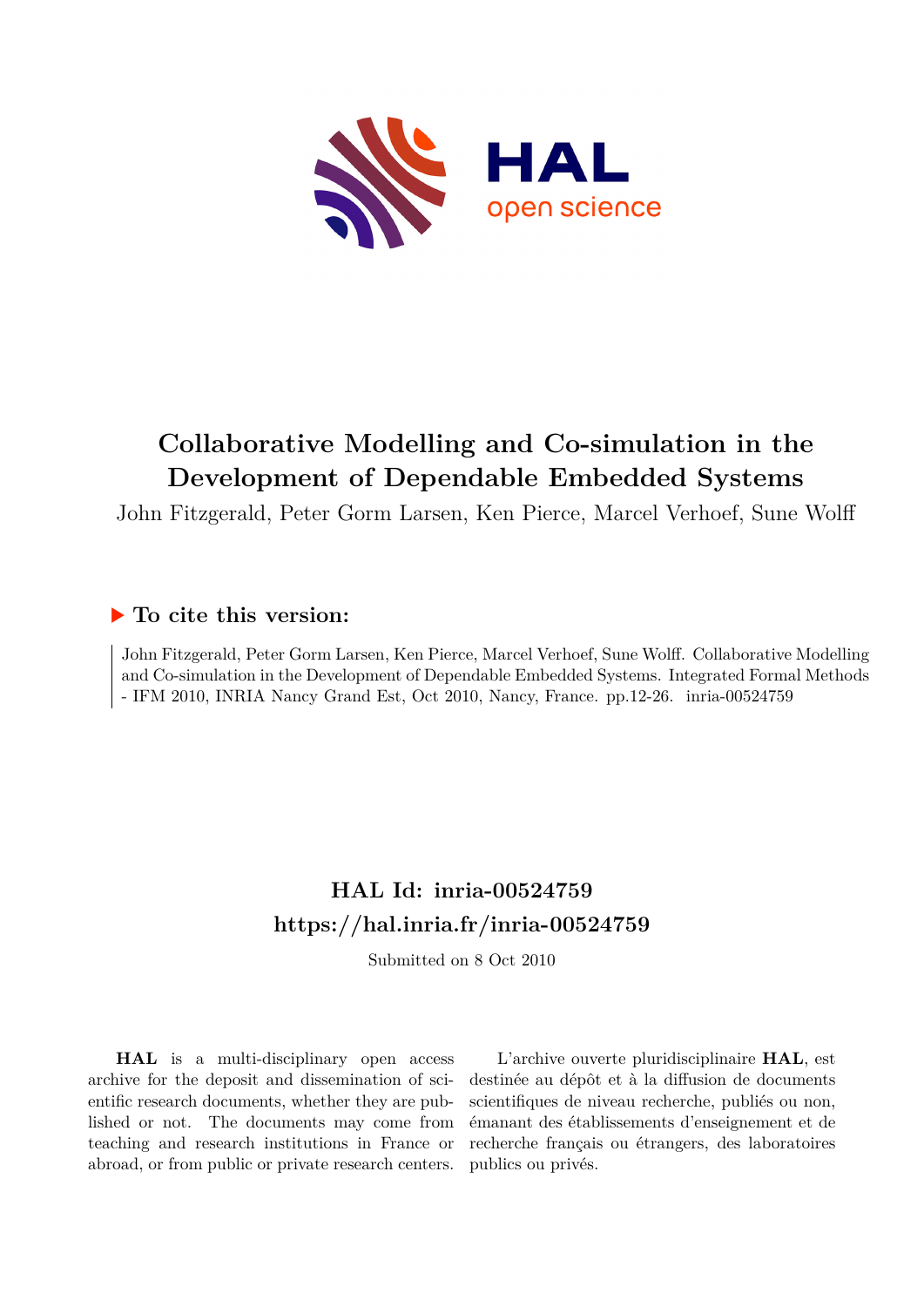# Collaborative Modelling and Co-simulation in the Development of Dependable Embedded Systems

John Fitzgerald<sup>1</sup>, Peter Gorm Larsen<sup>2</sup>, Ken Pierce<sup>1</sup>, Marcel Verhoef<sup>3</sup>, and Sune Wolff<sup>2,4</sup>

<sup>1</sup> Newcastle University, UK, {John.Fitzgerald, K.G.Pierce}@ncl.ac.uk <sup>2</sup> Aarhus School of Engineering, Denmark,  $\{pg1, swo\}$ @iha.dk <sup>3</sup> Chess, Haarlem, The Netherlands, Marcel.Verhoef@chess.nl <sup>4</sup> Terma A/S, Denmark, sw@terma.dk

Abstract. This paper presents initial results of research aimed at developing methods and tools for multidisciplinary collaborative development of dependable embedded systems. We focus on the construction and analysis by co-simulation of formal models that combine discrete-event specifications of computer-based controllers with continuous-time models of the environment with which they interact. Basic concepts of collaborative modelling and co-simulation are presented. A pragmatic realisation using the VDM and Bond Graph formalisms is described and illustrated by means of an example, which includes the modelling of both normal and faulty behaviour. Consideration of a larger-scale example from the personal transportation domain suggests the forms of support needed to explore the design space of collaborative models. Based on experience so far, challenges for future research in this area are identified.

### 1 Introduction

Whether viewed from a technical or a commercial perspective, the development of embedded systems is a demanding discipline. Technical challenges arise from the need to develop complex, software-rich products that take the constraints of the physical world into account. Commercial pressures include the need to innovate rapidly in a highly competitive market and to offer products that are simultaneously resilient to faults and highly efficient.

Traditional development approaches are mono-disciplinary in style, in that separate mechanical, electronic and software engineering groups handle distinct aspects of product development and often do so in sequence. Contemporary concurrent engineering strategies aim to improve the time to market by performing these activities in parallel. However, cross-cutting system-level requirements that cannot be assigned to a single discipline, such as performance and dependability, can cause great problems, because their impact on each discipline is exposed late in the development process, usually during integration. Embedded systems, in which the viability of the product depends on the close coupling between the physical and computing disciplines, therefore calls for a more multidisciplinary approach.

High-tech mechatronic systems are complex (a high-volume printer typically consists of tens of thousands of components and millions of lines of code) and so is the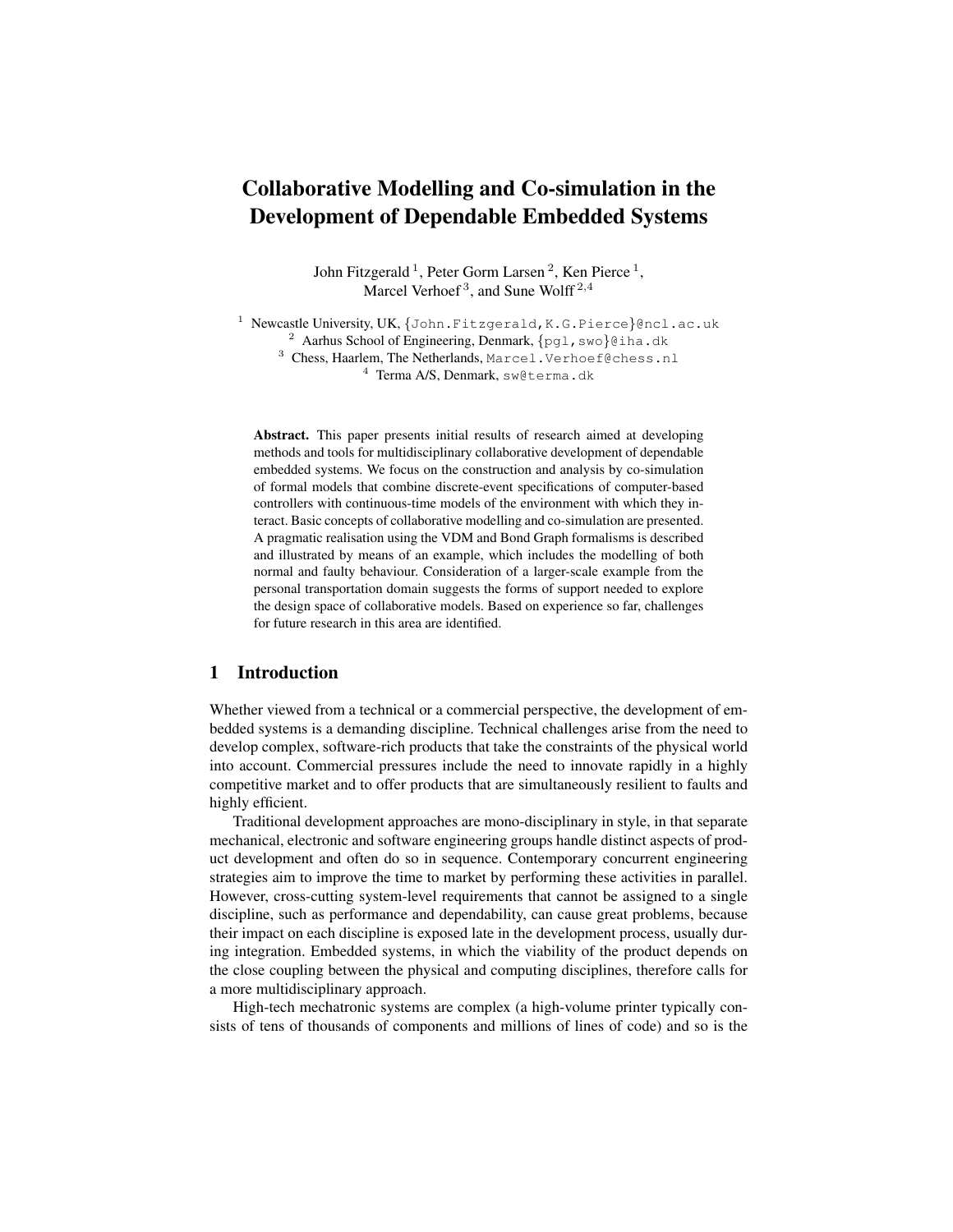associated design process. There are many design alternatives to consider but the impact of each design decision is difficult to assess. This makes the early design process error-prone and vulnerable to failure as downstream implementation choices may be based on it, causing a cascade of potential problems. Verhoef identifies four causes of this problem [24]. First, the disciplines involved have distinct methods, languages and tools. The need to mediate and translate between them can hamper development by introducing opportunities for imprecision and misunderstanding. The inconsistencies that result are difficult to detect because there is usually no structured process for analysing system-level properties. Second, many design choices are made implicitly, based on previous experience, intuition or assumptions, and their rationale is not recorded. This can lead to locally optimal but globally sub-optimal designs. Third, dynamic aspects of a system are complex to grasp and there are few methods and tools available to support reasoning about time varying aspects in design, in contrast to static or steady-state aspects. Fourth, embedded systems are often applied in areas where dependability is crucial, but design complexity is compounded by the need to take account of faults in equipment or deviation by the environment (plant or user) from expected norms. Nonfunctional properties associated with dependability can be hard to capture and assess. This typically leads to designs that are over-dimensioned, making implementation impractical due to the associated high costs.

A strong engineering methodology for embedded systems will be *collaborative* <sup>5</sup> . It will provide notations that expose the impact of design choices early, allow modelling and analysis of dynamic aspects and support systematic analysis of faulty as well as normal behaviour. The hypothesis underpinning our work is that lightweight formal and domain-specific models that capture system-level behaviour can supply many of these characteristics, provided they can be combined in a suitable way and be evaluated rapidly. Formal techniques of system modelling and analysis allow the precise modelling of desired behaviour upstream of expensive commitments to hardware and code. The support for abstraction in formal modelling languages allows the staged introduction of additional sources of complex behaviour, such as fault modelling. A recent review of the use of formal methods [27] suggests that successful industry applications often make use of tools that offer analysis with a high degree of automation, are lightweight in that they are targeted at particular system aspects, are robust and are readily integrated with existing development practices.

We conjecture that a collaborative methodology based on lightweight formal modelling improves the chances of closing the design loop early, encouraging dialogue between disciplines and reducing errors, saving cost and time. Throughout the paper, we term this approach "collaborative modelling" or "co-modelling". In previous work [24], Verhoef has demonstrated that significant gains are feasible by combining VDM and Bond Graphs, using co-simulation as the means of model assessment. Andrews et al. have suggested that collaborative models are suited to exploring fault behaviours [1]. In this paper, we build upon these results, indicating how a collaborative modelling

<sup>5</sup> Collaboration is "United labour, co-operation; esp. in literary, artistic, or scientific work." [23]. Simple coordination between disciplines, for example, bringing mechatronic and software engineers together in the same space, or enabling communication between them, is necessary but not sufficient to achieve collaboration.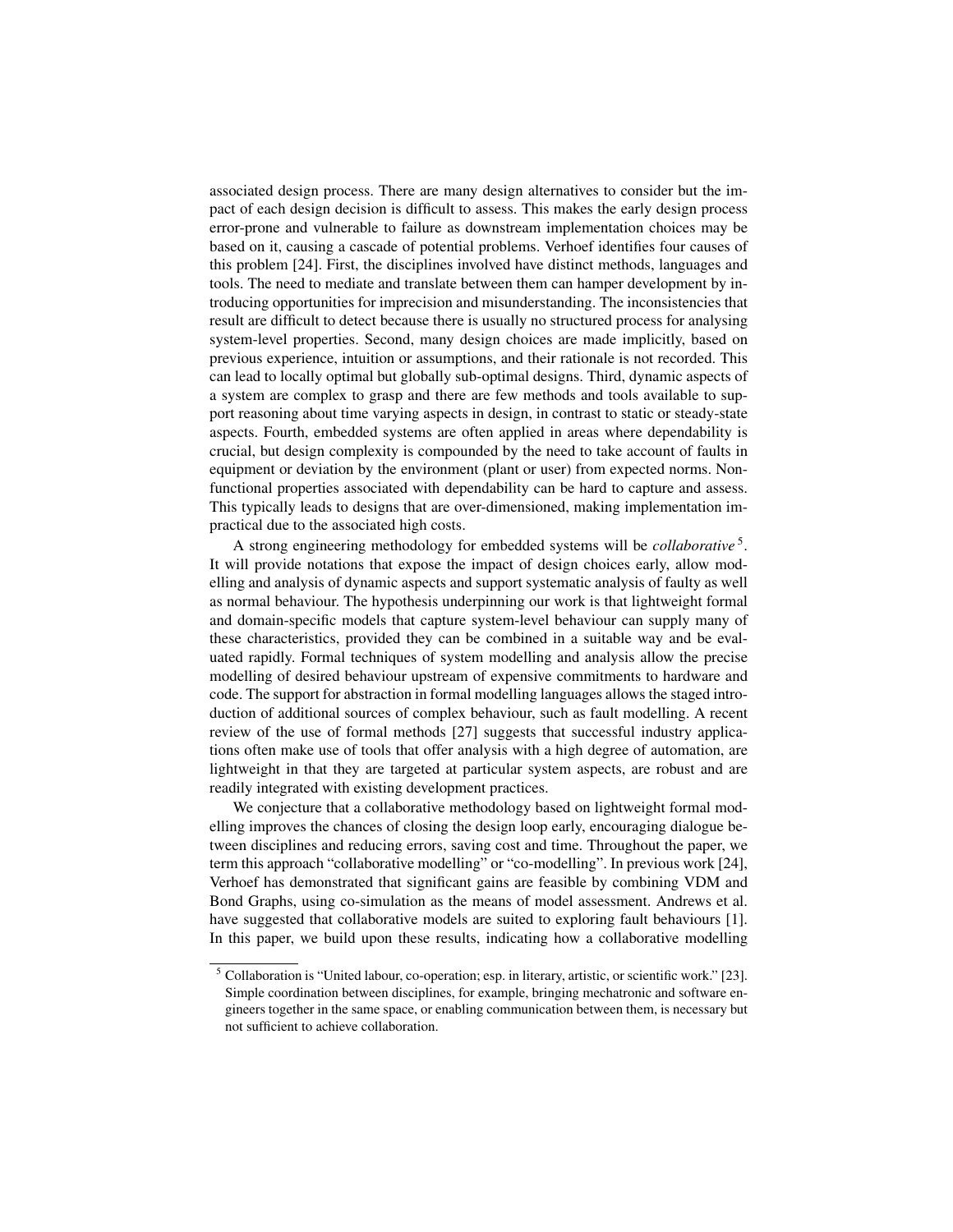approach can be realised in existing formally-based technology, how models can be extended to describe forms of faulty behaviour, and identifying requirements for design space exploration in this context.

In Section 2 we introduce concepts underpinning co-modelling and co-simulation. Section 3 shows how we have so far sought to realise these ideas using the VDM discrete event formalism and the Bond Graph continuous-time modelling framework. We outline some of the design decisions that face collaborative teams in the area of fault modelling in particular. Section 4 looks towards the application of co-simulation in exploring the design space for larger products. Section 5 identifies research challenges that spring from our experience so far.

## 2 Collaborative Modelling and Design Space Exploration

In our approach to collaborative development, a *model* is a more or less abstract representation of a system or component of interest. We regard a model as being *competent* for a given analysis if it contains sufficient detail to permit that analysis. We are primarily concerned with analysis by execution, so we will generally be interested in formal models that, while they are abstract, are also directly executable. A test run of a model is called a *simulation*. A *design parameter* is a property of a model that affects its behaviour, but which remains constant during a given simulation. A simulation will normally be under the control of a *script* that determines the initial values of modelled state variables and the order in which subsequent events occur. A script may force the selection of alternatives where the model is underspecified and may supply external inputs (e.g. a change of set point) where required. A *test result* is the outcome of a simulation over a model.

A goal of our work is to support the modelling of faults and resilience mechanisms. Adopting the terminology of Avizienis et al. [2], we regard a *fault* as the cause of an *error* which is part of the system state that may lead to a *failure* in which a system's delivered service deviates from specification. *Fault modelling* is the act of extending the model to encompass faulty behaviours. *Fault injection* is the act of triggering faulty behaviour during simulation and is the responsibility of a script.

A *co-model* (Figure 1 (a)) is a model composed of:

- Two component models, normally one describing a computing subsystem and one describing the plant or environment with which it interacts. The former model is typically expressed in a discrete event (DE) formalism and the latter using a continuous-time (CT) formalism.
- A *contract*, which identifies shared design parameters, shared variables, and common events used to effect communication between the subsystems represented by the models.

A co-model is itself a model and may be simulated under the control of a script. The simulation of a co-model is termed *co-simulation*. A co-model offers an interface that can be used to set design parameters and to run scripts to set initial values, trigger faulty behaviour, provide external inputs and observe selected values as the simulation progresses. Our goal is to provide modelling and simulation techniques that support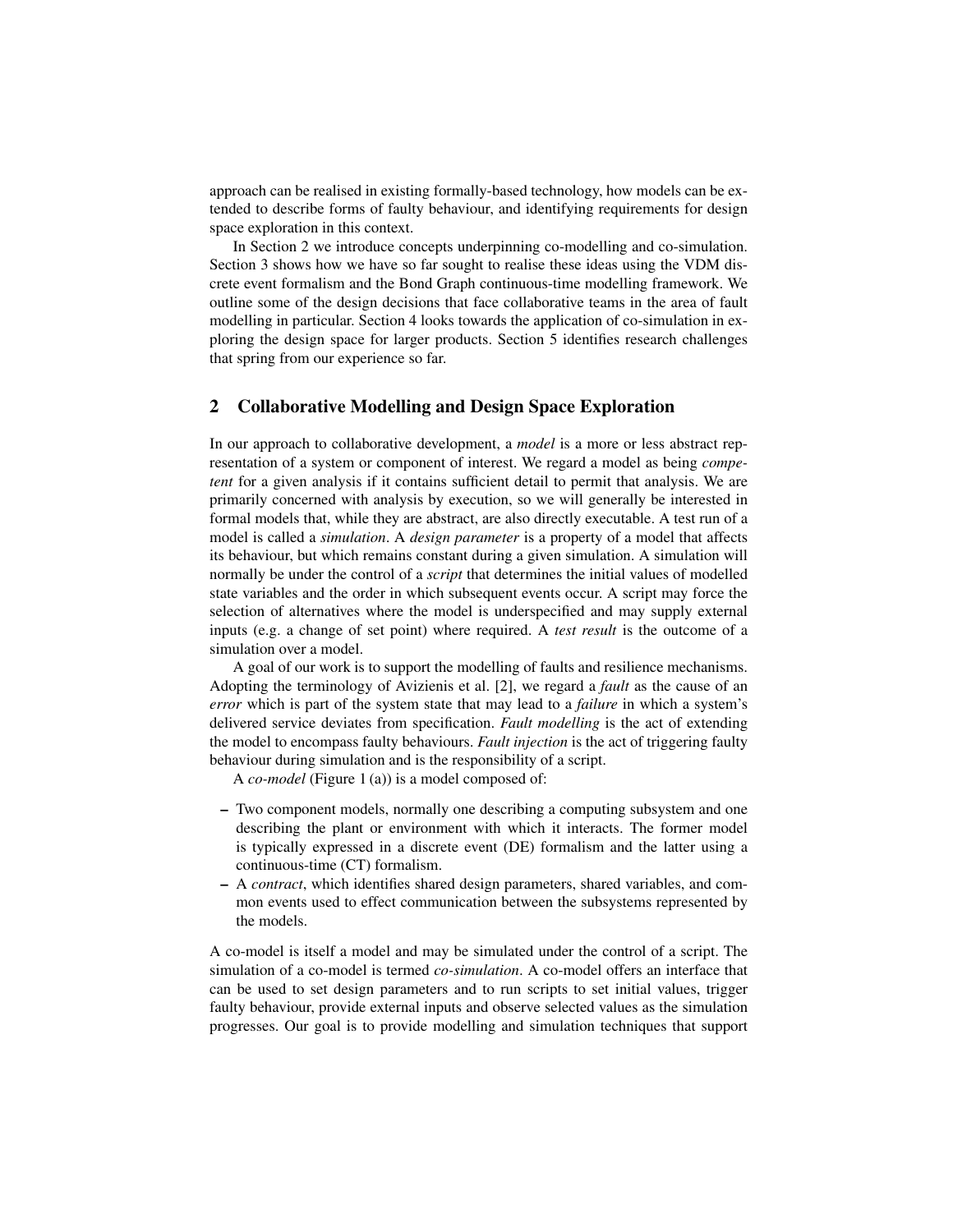*design space exploration*, by which we mean the (iterative) process of constructing co-models, co-simulation and interpretation of test results governing the selection of alternative models and co-models as the basis for further design steps.



Fig. 1. (a) conceptual view of a co-model (left) and (b) execution of a co-model realised using a co-simulation engine (right).

In a co-simulation, a *shared variable* is a variable that appears in and can be accessed from both component models. Predicates over the variables in the component models may be stated and may change value as the co-simulation progresses. The changing of the logical value of a predicate at a certain time is termed an *event*. Events are referred to by name and can be propagated from one component model to another within a co-model during co-simulation. The semantics of a co-simulation is defined in terms of the evolution of these shared variable changes and event occurrences while co-model time is passing. In a co-simulation, the CT and DE models execute as interleaved threads of control in their respective simulators under the supervision of a *co-simulation engine* (Figure 1 (b)). The DE simulator calculates the smallest time  $\Delta t$ it can run before it can perform the next possible action. This time step is used by the co-simulation engine in the communication to the CT simulator which then runs the solver forward by up to  $\Delta t$ . If the CT simulator observes an event, for example when a continuously varying value passes a threshold, this is communicated back to the DE simulator by the co-simulation engine. If this event occurred prior to  $\Delta t$ , then the DE simulator does not complete the full time step, but it runs forward to this shorter time step and then re-evaluates its simulator state. Note that it is not possible (in general) to roll the DE simulation back, owing to the expense of saving the full state history, whereas the CT solver can work to specified times analytically. Verhoef et al. [25] provide an integrated operational semantics for the co-simulation of DE models with CT models. Co-simulation soundness is ensured by enforcing strict monotonically increasing model time and a transaction mechanism that manages time triggered modification of shared variables.

# 3 Co-modelling and Co-simulation in 20-Sim and VDM

The work reported in this paper is aimed at demonstrating the feasibility of multidisciplinary collaborative modelling for early-stage design space exploration. As a proof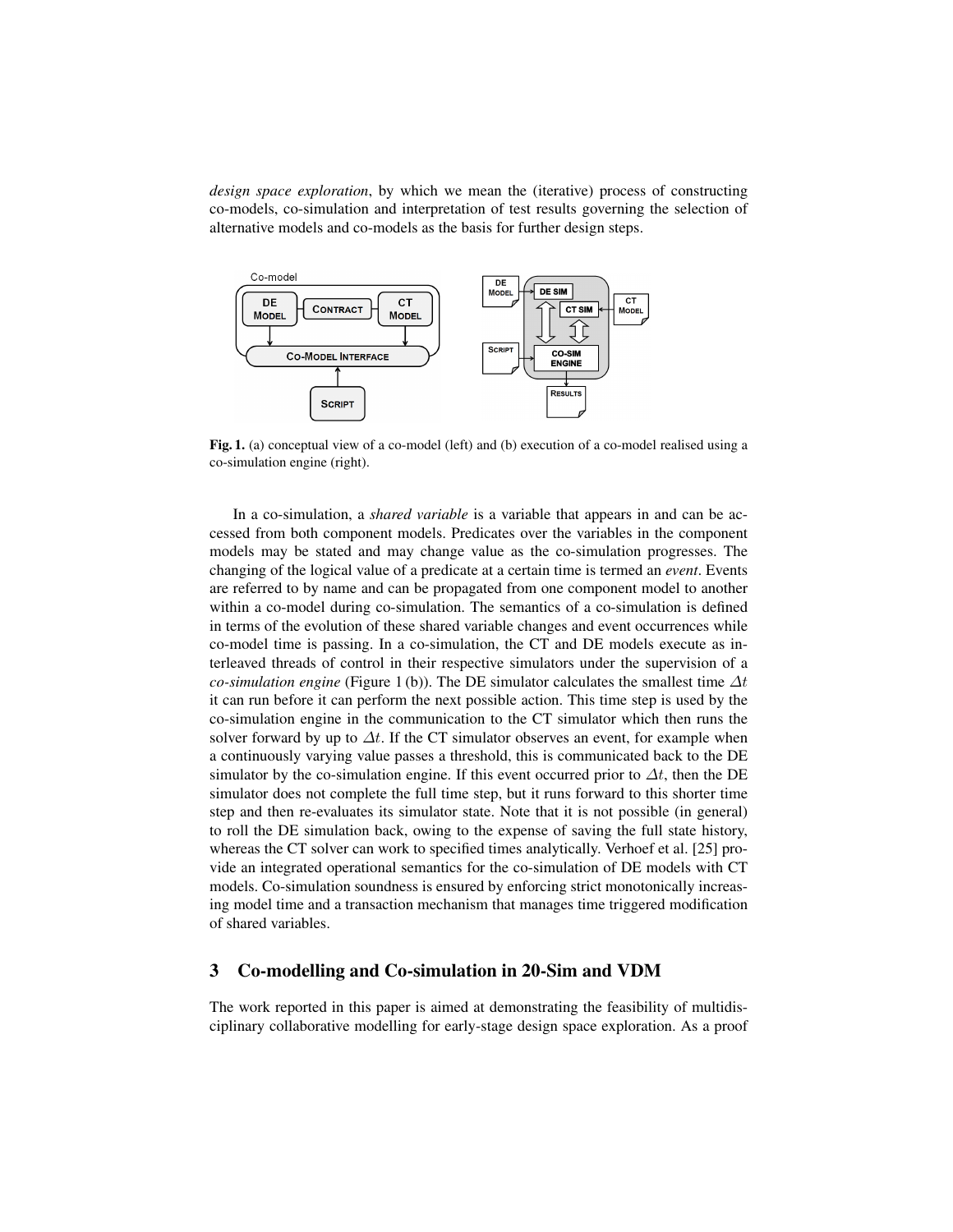of concept, methods and an open tools platform are being developed to support modelling and co-simulation, with explicit modelling of faults and fault-tolerance mechanisms from the outset. This activity is undertaken as part of the EU FP7 Project DESTECS [4]<sup>6</sup>.

The proof of concept work uses continuous-time models expressed as differential equations in Bond Graphs [17] and discrete event models expressed using the Vienna Development Method (VDM) [16,10] notation. The simulation engines supporting the two notations are, respectively, 20-sim  $[6]^7$  and Overture  $[18]^8$ . Complementary work investigates the extension of the co-simulation approach to other modelling languages [26]. An open, extensible tools platform will be developed, populated with plugins to support static analysis, co-simulation, testing and fault analysis. Trials will be conducted on industrial case studies from several domains, including document handling, heavy equipment and personal transportation. Aspects of the latter study are introduced in Section 4. In this section we first introduce the two modelling notations and their tools (Sections 3.1–3.2) before discussing a simple example of co-simulation (Section 3.3) and fault modelling (Section 3.4).

#### 3.1 VDM

VDM is a model-oriented formal method that permits the description of functionality at a high level of abstraction. The base modelling language, VDM-SL, has been standardised by ISO [15]. Extensions have been defined for object-orientation (VDM++ [11]) and real-time embedded and distributed systems (VDM-RT [19]). VDM-RT includes primitives for modelling deployment to a distributed hardware architecture and support for asynchronous communication.

VDM is supported by industrial strength tools: VDMTools [8,12] and the open source Overture tool [18] (being developed with the Eclipse Platform). Both tools have been extended with the capability to generate logfiles derived from execution of VDM-RT models [9,19].

#### 3.2 20-sim

20-sim [6], formerly CAMAS [5], is a tool for modelling and simulation of dynamic systems including electronics, mechanical and hydraulic systems. All models are based on Bond Graphs [17] which is a non-causal technology, where the underlying equations are specified as equalities. Hence variables do not initially need to be specified as inputs or outputs. In addition, the interface between Bond Graph elements is port-based where each port has two variables that are computed in opposite directions, for example voltage and current in the electrical domain. 20-sim also supports graphical representation of the mathematical relations between signals in the form of block diagrams and iconic diagrams (building blocks of physical systems like masses and springs) as more user friendly notations. Combination of notations is also possible, since Bond Graphs

<sup>6</sup> http://www.destecs.org/

<sup>7</sup> http://www.20sim.com/

<sup>8</sup> http://www.overturetool.org/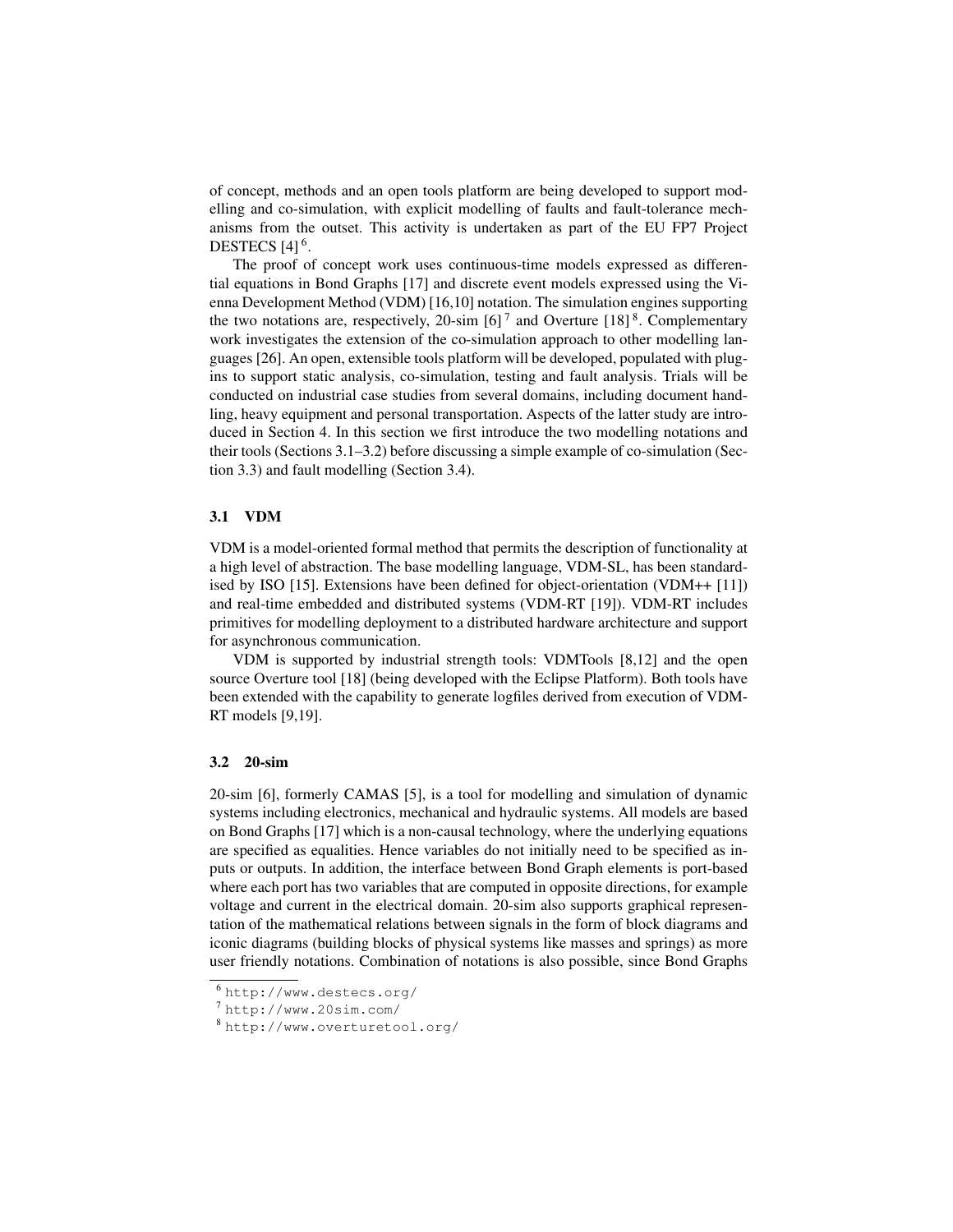provide a common basis. It is possible to create sub-models of multiple components or even multiple sub-models allowing for a hierarchical model structure.

#### 3.3 Basic Co-simulation in 20-sim and VDM



Fig. 2. Water tank level controller case study system overview

In this section, co-simulation between a VDM and 20-sim model is illustrated by means of a simple example based on the level controller of a water tank (Figure 2). The tank is continuously filled by the input flow  $\varphi_{in}$ , and can be drained by opening the valve, resulting in the output flow  $\varphi_{out}$ . The output flow through the valve when this is opened or closed is described by Equation 2 in Figure 2, where  $\rho$  is the density of the water,  $g$  is acceleration due to gravity,  $A$  is the surface area of the water tank,  $R$  is the resistance in the valve and  $V$  is the volume. An iconic diagram model of this system created in 20-sim is shown in Figure 3 (a). There are two simple requirements for the discrete-event controller: when the water reaches the "high" level mark the valve must be opened, and when the water reaches the "low" level mark, the valve must be closed. A VDM model of the controller is in Figure 3 (b).

The controller model is expressed in VDM-RT. An instance variable represents the state of the valve and the asynchronous Open and Close operations set its value. Both operations are specified explicitly in the sense that they are directly executable. In order to illustrate the recording of timing constraints in VDM-RT, the **duration** and **cycles** statements constrain the time taken by the operations to 50 ms in the case of Open and 1000 processor cycles in the case of Close. The time taken for a Close operation is therefore dependent on the defined speed of the computation unit (CPU) on which it is deployed (described elsewhere in the model). The synchronisation constraints state that the two operations are mutually exclusive.

A co-model can be constructed consisting of the 20-sim model and VDM model shown above. The co-simulation contract between them identifies the events from the CT model that are coupled to the operations in the DE model and indicates that  $\text{valve}$ is shared between the two models. The contract indicates which state event triggers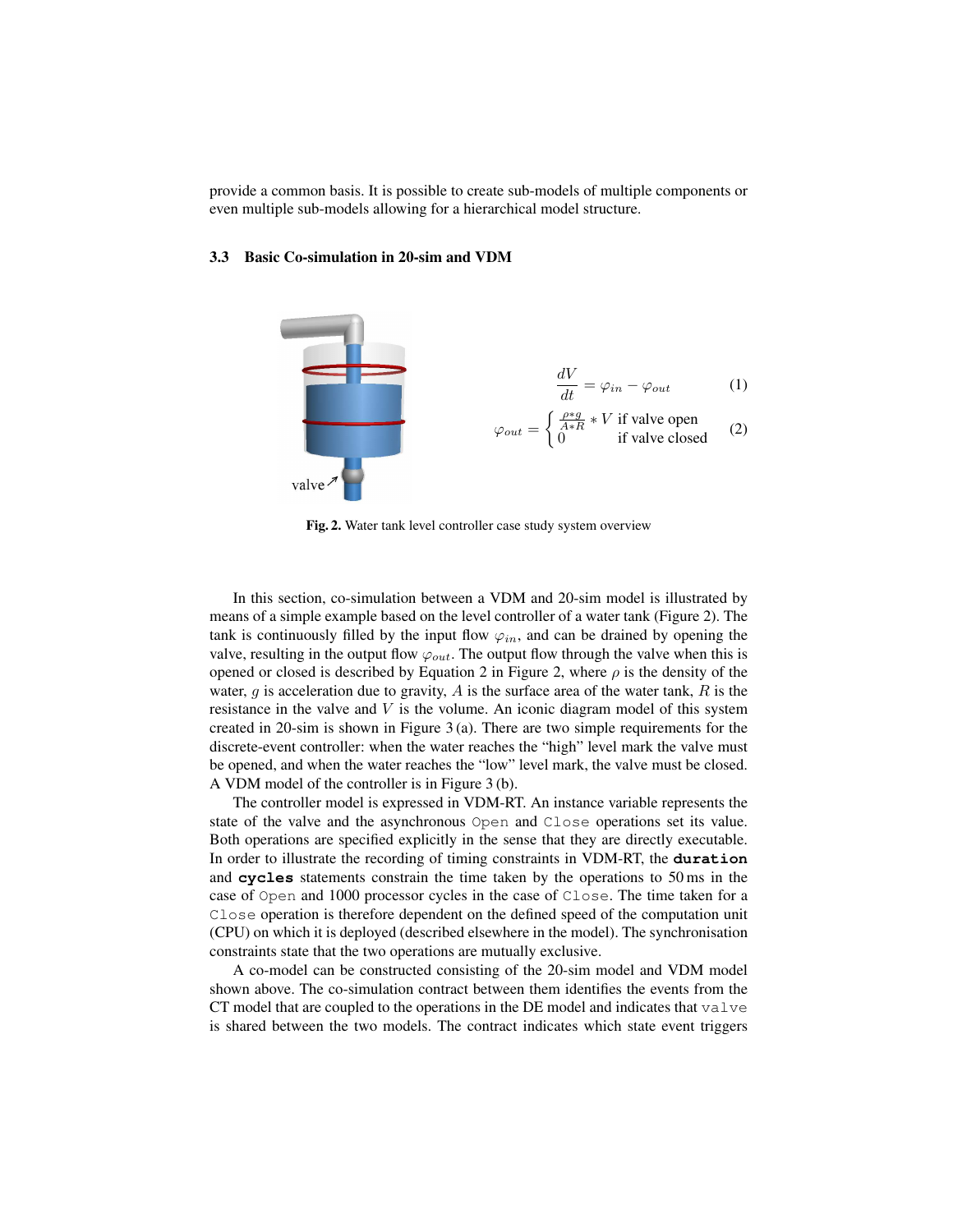



Fig. 3. (a) 20-Sim model (left) and (b) event-driven controller in VDM (right).

which operations. In the case the water level rises above the upper sensor, the Open operation shall be triggered and respectively when the water level drops below the lower sensor, the Close operation shall be called. Note that valve represents the actual state of the valve, not merely the controller's view of it. These facets are explored in Section 3.4 below.

#### 3.4 Modelling of Faults

The water tank case study has so far considered only the nominal behaviour of the environment and controller. This section considers the types of faults that one might wish to explore using co-simulation and how they might be modelled, taking the water tank as an example. The choice of which faults to model depends on the purpose of the overall modelling process. For example, where the purpose is to identify mechanisms for recovering from or tolerating faults that lead to significant system-level failures (those with unacceptable likelihood or severity), an analytic technique such as Fault Tree Analysis might be used to identify particular faults that lead to significant system failures. However faults of interest are identified, the model must be made competent to express them and to describe any recovery or tolerance measure to be put in place.

Sensor and actuator faults are particularly interesting because they typically cross the boundary between components of the co-model. In the water tank example, the sensors (high and low) and the actuator (valve) are not modelled as distinct units. Their connection is realised purely through the co-simulation framework and is essentially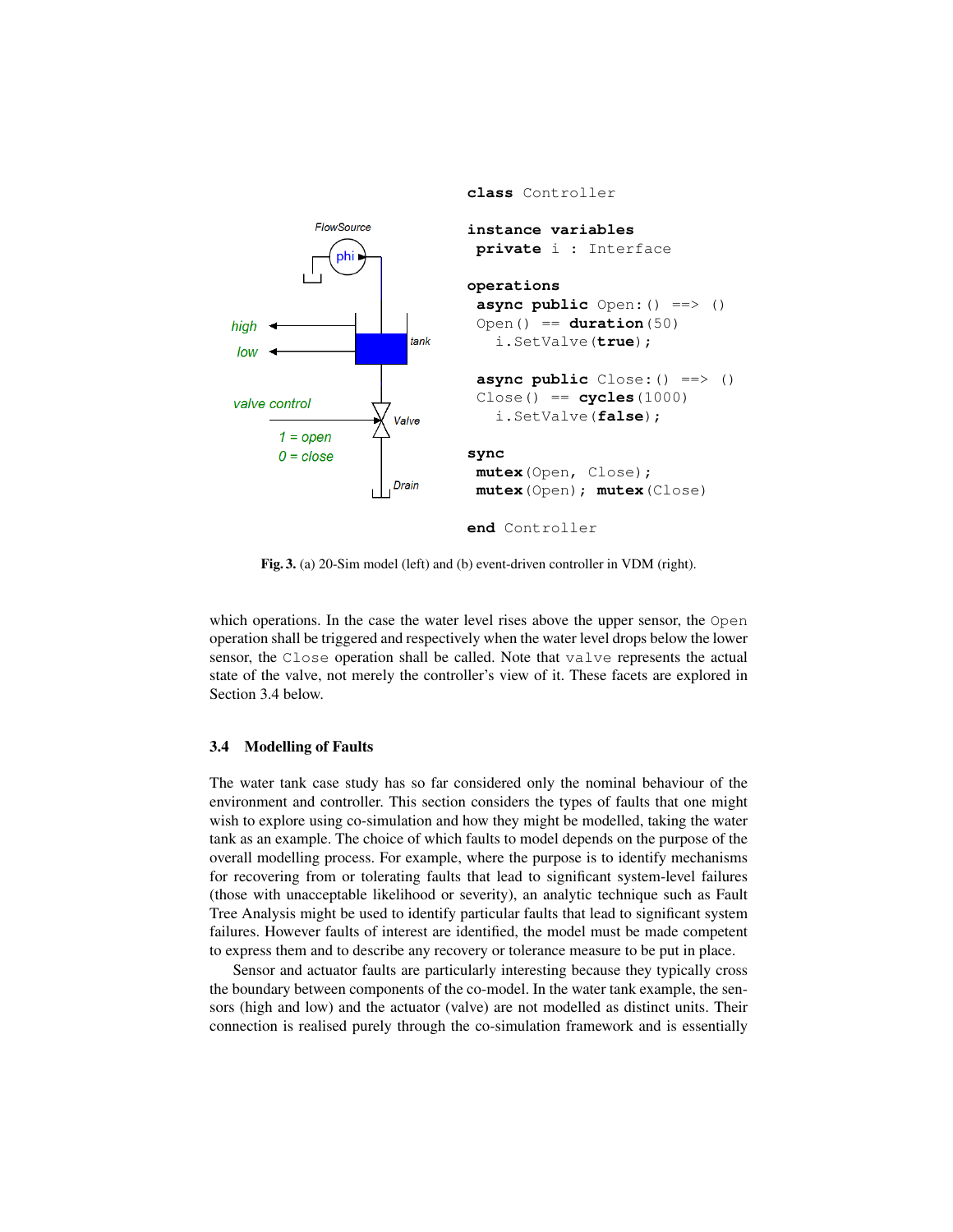perfect — the controller is always notified of events and the valve always reacts correctly to the controller.

The designer faces a choice of alternative ways in which to represent sensor and actuator faults. One approach is to specify failures of communication in the co-simulation contract. This is somewhat disconnected from reality however, since a contract will not necessarily map directly to the physical sensors and actuators of the real system. In our current work, we advocate keeping the contract pure and instead introducing explicit models of sensors and actuators to either the controller or plant model (or both where necessary). These models can then exhibit faulty behaviour as required. Since the controller and plant are modelled in far richer languages than the contract, this approach provides scope for describing complex faults. In addition, the capability to exhibit faults then exists statically in the controller and/or plant model and not simply dynamically as part of the co-simulation.

Bearing this in mind, we can introduce sensors and actuators into the model shown above. Let us first consider a faulty valve that can become *stuck*. That is, if the valve is open it will not close when commanded and if it is closed it will not open. We make the co-model competent to exhibit this fault by introducing a ValveActuator class into the VDM controller model, representing the actuator (Figure 4).

First, note the instance variable stuck. This represents an internal error state: when stuck is false, the valve actuator will behave correctly. An operation called SetStuckState is defined to control when the valve actuator becomes stuck. In this model, no logic is included to control exactly when faults occur. A more complex fault model could include parameters to tune when faults occurred, for example, based on stochastic measures. Alternatively, the SetStuckState operation could be exposed to the co-simulation tool, which could then activate the fault during a co-simulation, in response to some scripted behaviour. Both methods have benefits and drawbacks, so it is suggested that the DESTECS approach will allow both, leaving it up to the user to decide.

Second, consider the main operation of the class called Command. This operation should open and close the valve (using i. SetValve), depending on the command given. Note that in Figure 3 (b), the controller was directly responsible for operating the valve. In this new model however, the controller must call the Command operation. The body of Command gives an explicit definition for the operation, which is reasonably intuitive — if the valve is not stuck, the valve will open if the command given was <OPEN> and close if the command was <CLOSE>. If the valve is stuck, nothing will happen.

In addition to the explicit definition, a precondition, postcondition and errors clause are also given. The precondition records assumptions about the state and input parameters when an operation is invoked. In this case, the precondition states that the operation will only behave correctly if the valve is not stuck. The postcondition captures the behaviour of the operation as a relation between the initial and final state. Postconditions must hold if the precondition holds. It is obvious however that the precondition may not be met, i.e. when the valve is stuck. In this case, it is not necessary for the operation to meet the postcondition and its behaviour is typically undefined. We can however introduce an errors clause to capture the behaviour when the valve is stuck. Here, the **errs**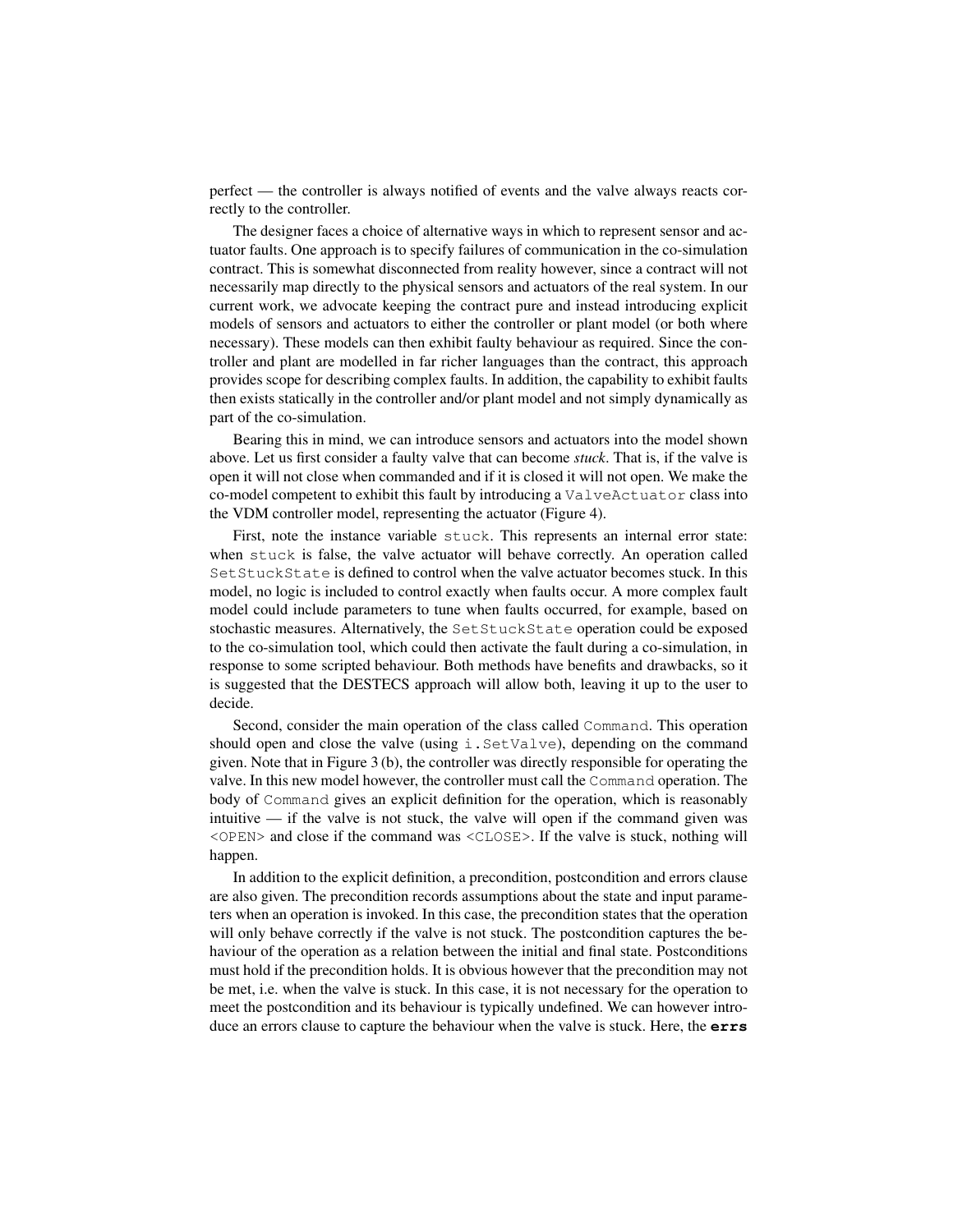```
class ValveActuator
types
 ValveCommand = <OPEN> | <CLOSE>;
instance variables
private i : Interface;
private stuck : bool := false
operations
public Command: ValveCommand ==> ()
 Command(c) == duration(50)
  if not stuck then
    cases c:
     <OPEN> -> i.SetValve(true),
     <CLOSE> -> i.SetValve(false)
   end
pre not stuck
post i.ReadValve() <=> c = <OPEN> and
      not i.ReadValve() <=> c = <CLOSE>
 errs STUCK : stuck -> i.ReadValve() = ˜i.ReadValve();
private SetStuckState: bool ==> ()
SetStuckState(b) == stuck := bpost stuck <=> b and not stuck <=> not b;
```

```
end ValveActuator
```
Fig. 4. Explicit model of a valve in VDM, which can exhibit a stuck fault.

clause records that the valve's state will remain unchanged (note ˜-prefixed instance variable names indicate the initial value of the variable).

Another valve fault that might be considered is a leak. A simple model of a leaky valve would be one in which a constant amount of water flows out of the tank, even when the valve is closed. It is much more natural to model this fault in 20-sim, since it involves altering the flow rate (part of the plant model). Reproducing this on the VDM side would (at least) involve modifying the co-simulation contract to allow direct modification of the flow rate, which is an inelegant solution. Thus a modification of the 20-sim plant model is required. A diagram of the modified model is given in Figure 5 (based on Figure 3).

The leak is modelled as an alternative route for water to flow from the tank to the drain, bypassing the valve. The rate of flow is a constant  $(K)$ . As with the VDM model, the fault can be active or dormant (zero flow). In 20-sim however, activation of the fault is modelled as an input signal to the leaky component, in much the same way that the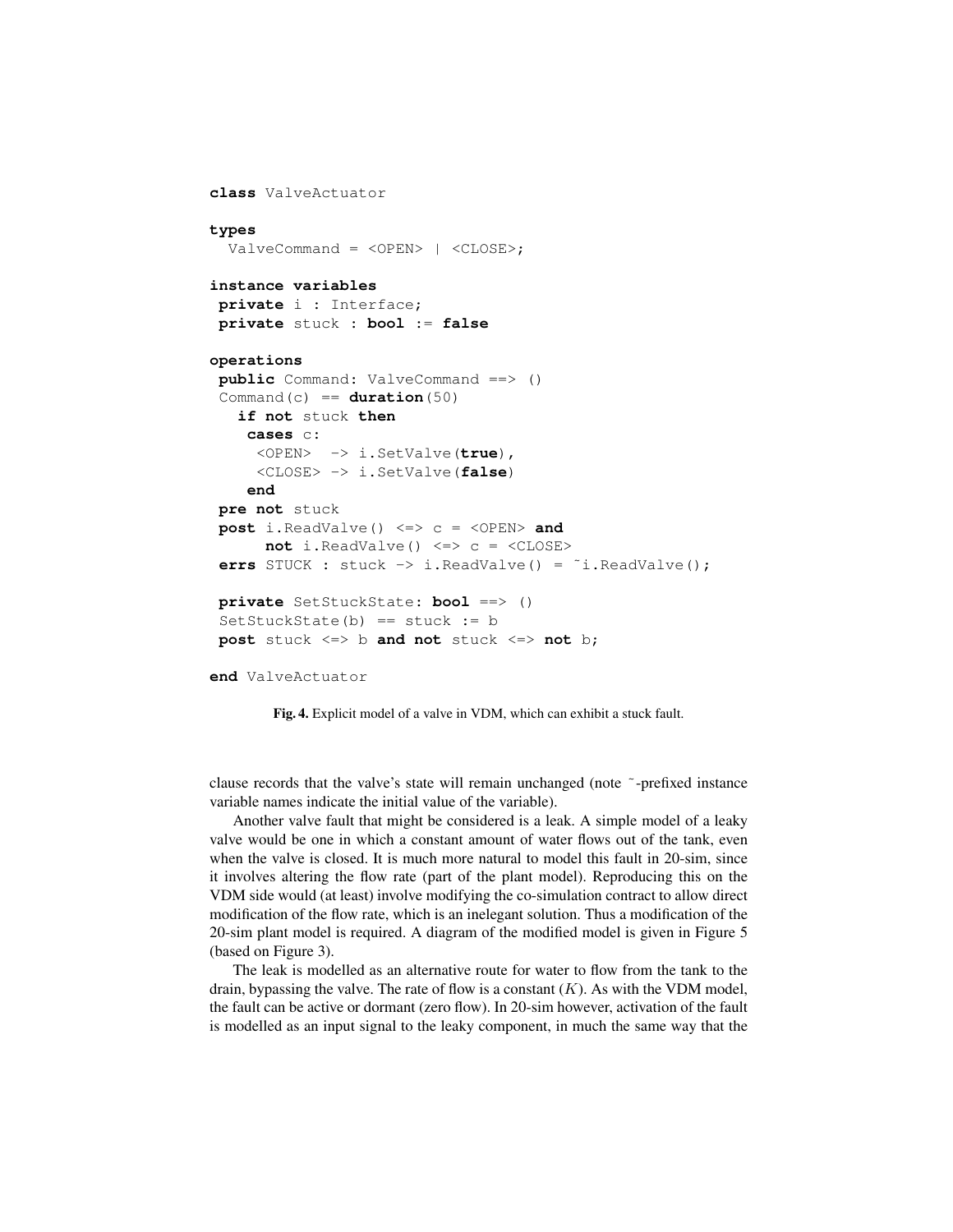

Fig. 5. Block diagram model of a valve which can exhibit a leak.

valve control activates the flow of water through the valve itself. As with the previous fault, this activation signal could be sent by the co-simulation framework executing a script to allow for fault injection. Using 20-sim to model this fault also allows for more complex models, for example a leak where the rate of flow depends on the pressure.

A scenario that could be explored with this leaky valve in the plant model would be to see whether or not the controller could discover that such a leak existed, based on the sensors with which it can observe the plant. Currently, the controller would only discover a potential leak if the low water sensor was activated while the valve was closed. Based on this discovery, we might suggest additional sensors that would allow the controller to discover a leak sooner.

# 4 Towards the Exploration of Design Alternatives

As indicated in Section 1, our practical approach to formal modelling of embedded systems must address the need to support the comparison and selection of design alternatives. Section 3.4 discussed some of the choices that developers can face in constructing a co-model for a simple control system that includes fault behaviour. In this section, we look towards the support for design space exploration based on the use of co-models, using a more substantial case study.

The ChessWay is an industrial challenge problem originated by Chess. It is a selfbalancing personal transporter, much akin to the well-known Segway<sup>9</sup>. The device has two wheels, mounted on either side of a base platform on which the rider can stand, holding on to a handlebar (Figure 6). The systems weight is mostly positioned above the two powerful, direct drive wheels. As such, it acts like an inverted pendulum and is therefore unstable. In order to stop the ChessWay from falling over and perhaps injuring the rider, it must be actively balanced by driving the wheels. The aim of the system controller therefore is to keep the ChessWay upright, even while stationary. It can do this by applying torque to each wheel independently, such that the base of the ChessWay is always kept directly underneath the centre of gravity of the entire system. The rider can move forward (and backward) by leaning forward (or backward). The controller measures the deviation angle of the handlebar and performs an immediate control action

<sup>9</sup> http://www.segway.com/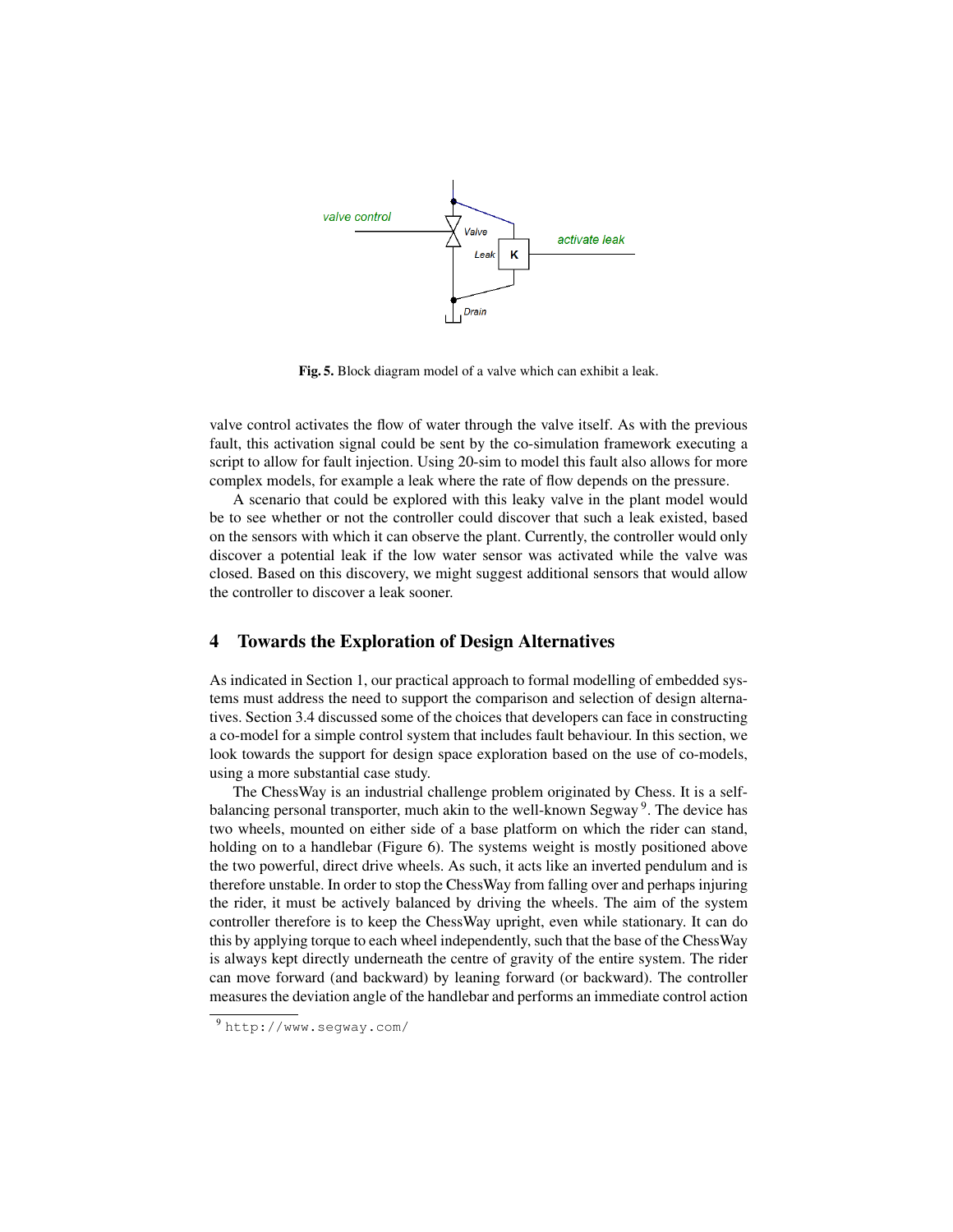in order to keep the ChessWay stable, similar to the way that you might try to balance a pencil on the tip of your finger.



Fig. 6. The ChessWay personal transporter

The control laws for this kind of system are relatively simple, but the ChessWay remains a challenging control problem because the desired nominal system state is in fact metastable. Furthermore, the system dynamics require high frequency control in order to guarantee smooth and robust handling. Safety plays a crucial (complicating) role: there are circumstances in which the safest thing for the controller to do is to *allow* the ChessWay to fall over. For example, if the ChessWay is lying on the floor (90 degrees deviation from upright), then the controller needs a dangerously large torque to correct this. This would result in the handlebar swinging suddenly upright, possibly hitting the user. In fact, any sudden deviation exceeding 10 degrees from upright could result in similarly violent control correction subjected to the user. This obviously diminishes the driving experience, which should be smooth and predictable. Moreover, it is intuitively clear that even small failures of the hardware or software could easily lead to the ChessWay malfunctioning.

The challenge is to find a modelling methodology that allows the system developer to define a controller strategy (based on several possible user scenarios), while reasoning about the suitability of the system under possibly changing environmental conditions and in the presence of potential faults. The need for this methodology is easily demonstrated by the well-known public debate regarding the legality of allowing the Segway on public roads. For the device to become street legal, its usability had to be demonstrated to several third parties (such as government road safety inspectors) and to private insurance companies. This is of course a significant challenge and representative for many industrial products being developed today.

In the ChessWay case study, we should be able to specify multi-modal controller behaviour. For example, the controller should contain a start-up procedure in which the user must manually hold the ChessWay upright for a certain amount of time, before the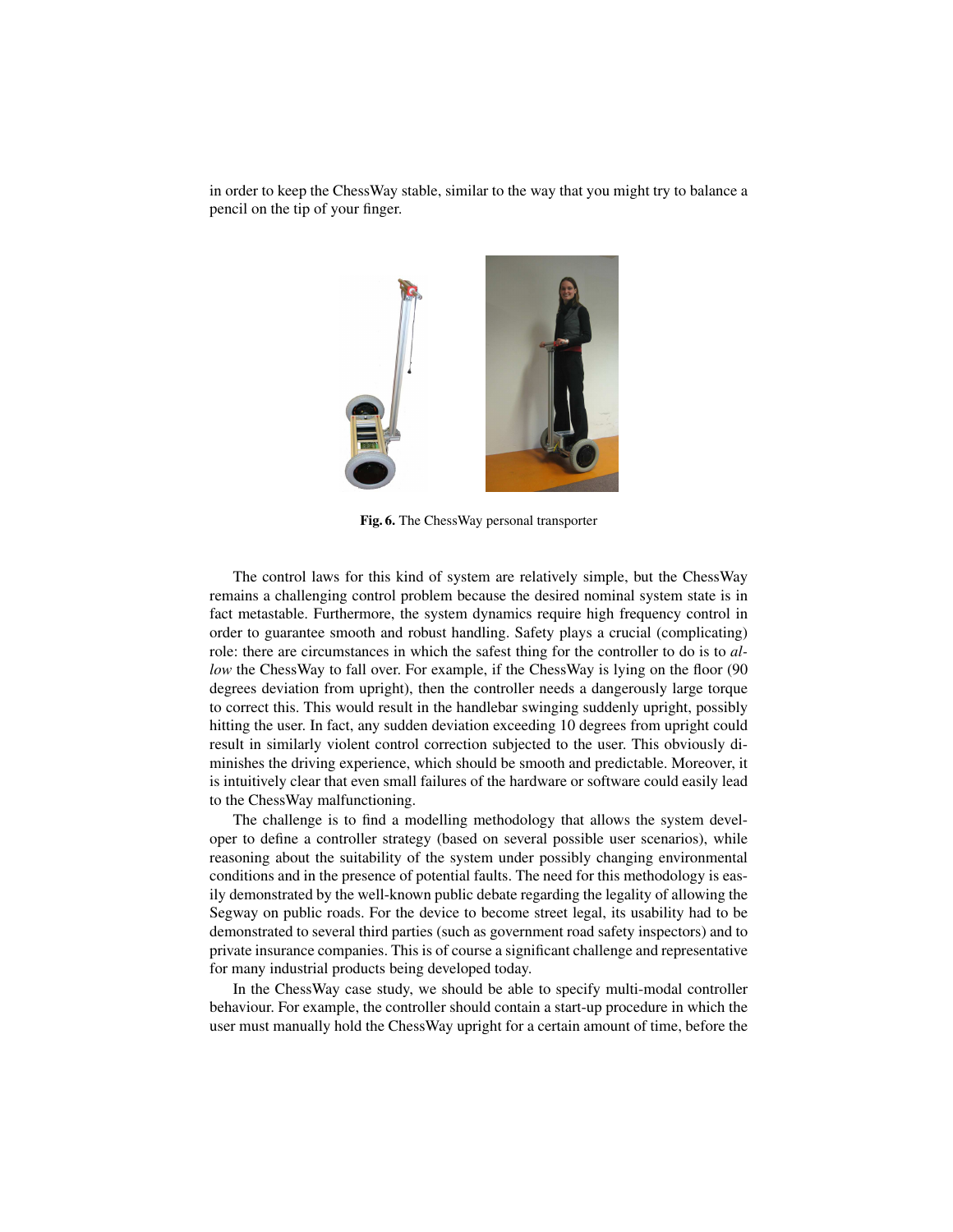controller will begin to balance the device actively. Similarly, the user may step off the platform and the controller needs to be turned off at some point. Furthermore, we wish to model an independent safety controller which monitors and intervenes in the case of extreme angles, hardware failure, sensor failure and so on. In addition, we wish to model: a joystick, allowing the user to turn the ChessWay; degraded behaviour, based on low battery level; a safety key, in case the user falls off; a parking key, allowing the user to safely stop the ChessWay; and feedback to the user, in the form of LED indicators. It is clear that even this simple case study demonstrates the intrinsic complexity of modern real-time control systems.

There are numerous faults which we would hope to explore by developing and cosimulating a ChessWay co-model. These include sensor failures (e.g. missing, late, or jittery data) of the accelerometer, gyroscope, safety key and steering joystick. Other issues can arise with hardware, such as battery degradation, communication bus faults, and CPU crashes. In addition, complex environmental factors are not currently modelled. For example, uneven surfaces or those where the wheels experience different friction; or scenarios in which the ChessWay collides with obstacles or loses ground contact. Users can also cause faults, such as rapidly leaning forward on the ChessWay, which can lead to a dangerous overreaction of the controller  $10$ .

The trade-off between safety, functionality and cost price is a typical bottleneck during system design. There are numerous factors to be explored in the ChessWay study. Low-cost accelerometers may be sufficient to meet the basic system requirements, while a more expensive IMU (Inertial Measurement Unit) could deliver a wider safety margin, reduced complexity and better performance, but at a higher cost. Choice of motor, desired top speed and desired running time will affect choice of battery capacity. In turn, battery capacity affects the size and weight of the battery, which affects the design of the frame and so on. Electronics and processors must be selected to meet the timing requirements. Deciding between the myriad options is envisioned as a typical design space exploration task in the DESTECS project.

The large variety in usage scenarios, functional requirements, environmental conditions and fault types described above makes it clear that suitable analysis of any design can only be sensibly done semi-automatically. It is also clear that current state of the art modelling technology does not provide efficient means to do so (at the appropriate level of abstraction). Rapid co-model analysis by simulation will be used in the DESTECS project to explore the design space. This iterative process rates each possible design on a number of predefined quantitative and qualitative (and possibly conflicting) design objectives for predefined sets of scenarios, environment conditions and faults. This ranking provides objective insight into the impact of specific design choices and this guides, supports and logs the decision making process.

# 5 Concluding Remarks

We have presented an approach to collaborative modelling and co-simulation with an emphasis on exploring the design space of alternative fault models. Our work is in

<sup>&</sup>lt;sup>10</sup> Search www.youtube.com for "segway crashes" for examples of malicious users.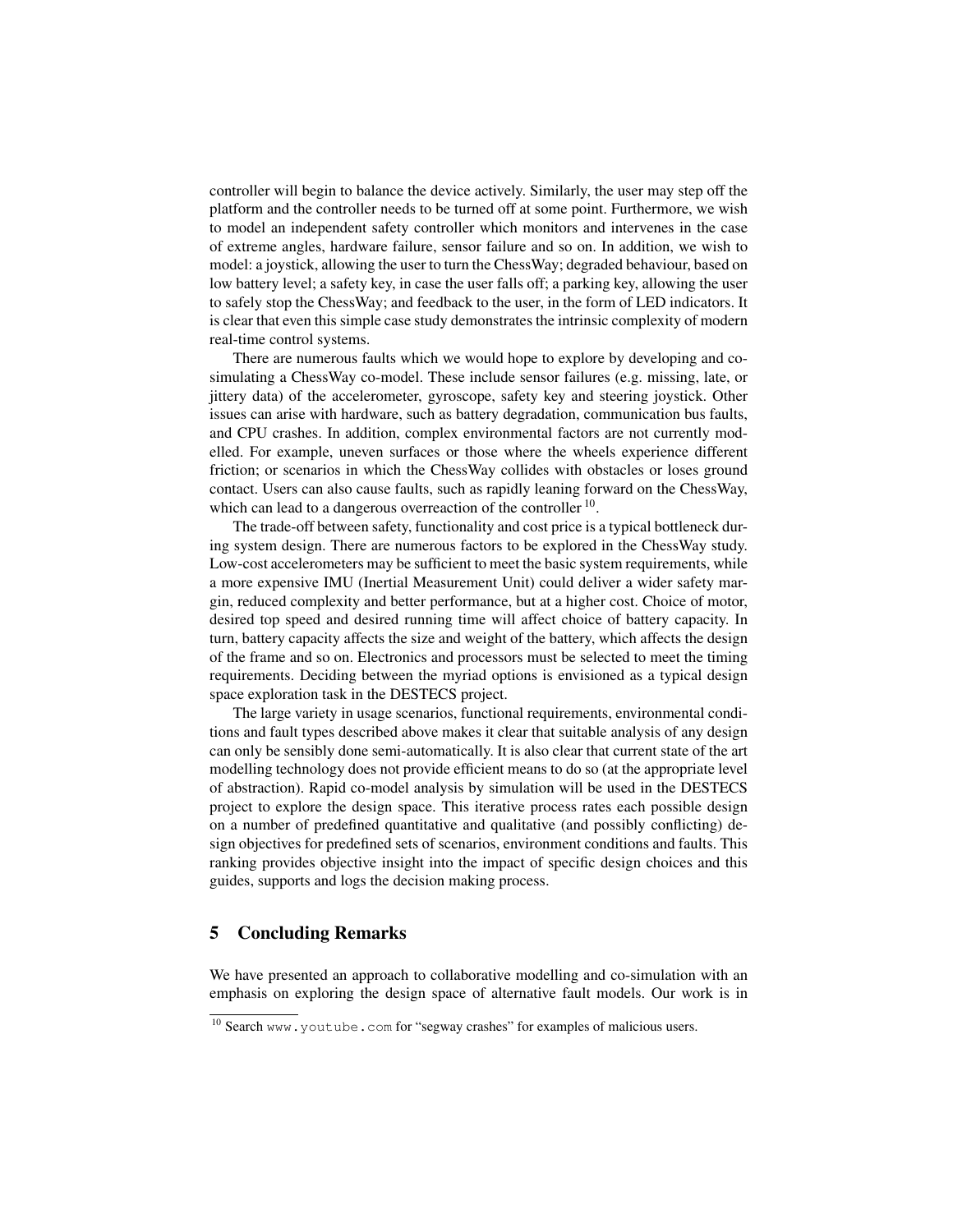very early stages, but we have already demonstrated the feasibility of coupling discrete event models in VDM with continuous-time models in 20-Sim using existing tools. We believe that we have viable apparatus on which to build tools that will allow design exploration in terms co-models (and explicit fault models in particular).

Several authors have argued that the separation of the physical and abstract software worlds impedes the design of embedded systems. Henzinger and Sifakis conclude that a new discipline of embedded systems design, developed from basic theory up, is required [14]. Lee argues that new (time-explicit) abstractions are needed [20]. Our approach brings relevant timing requirements into otherwise conventional formal controller models. We expect that developing methods and tools for collaborative modelling and co-simulation, especially for fault-tolerant systems, will yield insights into the mathematical frameworks required for a unified discipline.

Our work aims for a pragmatic, targeted exploitation of formal techniques to get the best value from currently under-exploited formal methods and tools. Note that in early design stages, we are not interested in a design that is provably correct under all circumstances, but in finding the class of system models that is very likely to have that property when studied in more detail. This is sound engineering practice, because in reality the cost involved in performing this detailed analysis for a specific design is usually significant and can be performed at most once during the design of a system.

The concept of co-simulation has also attracted interest. Nicolescu et al. [22,21] propose CODIS, a co-simulation approach based on a generic "co-simulation bus" architecture. Verhoef's semantics [24] appears to differ from CODIS in that there is a direct connection between the CT interface and the operational semantics of the DE system. The COMPASS project [3] aims to support co-engineering of critical on-board systems for the space domain, using probabilistic model checking of AADL models extended with an explicit notion of faults. The MODELISAR $^{11}$  project shares many goals with the DESTECS project, particularly in using co-simulation to aid collaborative design. It is focused on the automotive industry and uses the Modelica [13] modelling language. The main output is the definition of a "Function Mock-up Interface" (FMI), which is essentially a specification for co-simulation. Models can be co-simulated by generating C-code which implement this FMI. There is less focus on explicit fault modelling.

Ptolemy [7] is a radically different actor-based framework for the construction of models of complex systems with a mixture of heterogeneous components, where different models of computation can be used at different hierarchical modelling levels. The Ptolemy execution semantics provides facilities that address similar goals to cosimulation – this is especially true for the built-in tool HyVisual.

Our exploration of co-models is already beginning to raise interesting questions for future work. Even the simple water tank example shows the choices facing modellers – some of which might not be explicit in more conventional development processes. For example, faults can be modelled on either side of the co-model and there is flexibility in how much fault behaviour is encoded within the model, as opposed to the external script driving a co-simulation. Practical experience will yield guidelines for modellers in future. Further, our goal is to develop patterns that allow the automatic (or semiautomatic) enhancement of normative models with descriptions of faulty behaviour.

<sup>11</sup> http://www.modelisar.org/fmi.html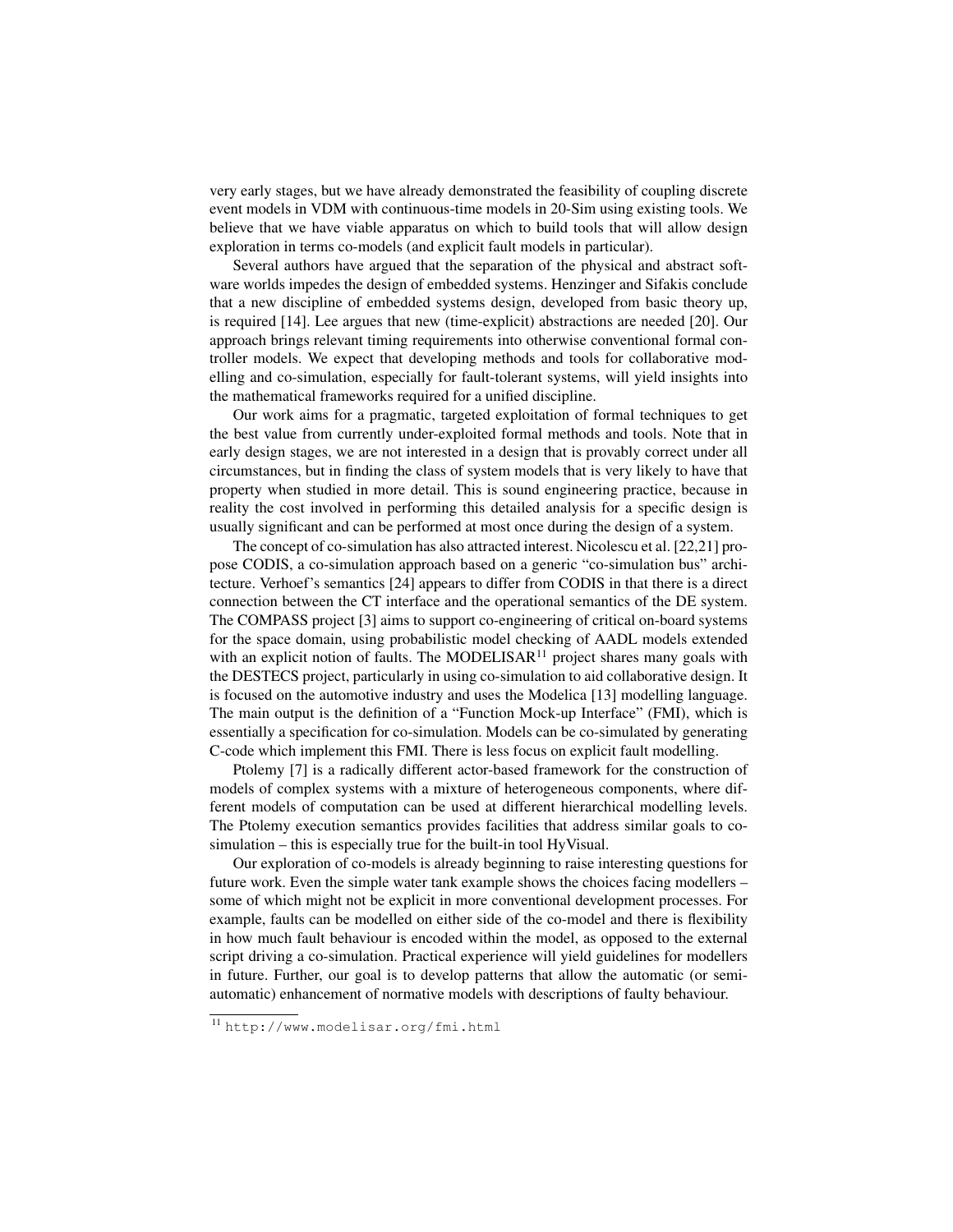We have argued that co-simulation should not be decoupled from design space exploration. A necessary activity is to develop forms of ranking and visualisation for test outcomes in order to support model selection. Further, a means of validating systemlevel timing properties by stating validation conjectures is required [9]. Regarding the co-simulation framework, there are open questions. Here there are open questions about how open the co-model's interface to the script should be. For example, should private variables and operations be made available to the script, or should the information hiding (in the DE models in particular) be enforced on the script? These are currently open points.

Finally, collaborative modelling and co-simulation have the same strengths and weaknesses as all formal modelling. The predictive accuracy of models depends in turn on the accuracy with which properties, especially timing properties, of components can be determined. The linking of heterogeneous models by co-simulation contracts brings into the light many of the choices and conflicts that are currently only poorly understood, or are made implicitly or with weak justification. It is to be hoped that exposing these decisions to scrutiny will help to reduce the late feedback and rework that characterises so much embedded systems development today.

*Acknowledgements* We are grateful to our colleagues in the EU FP7 project DESTECS, and we especially acknowledge the contributions of Jan Broenink. In addition we would like to thank Nick Battle for providing input on this paper. Fitzgerald's work is also supported by the EU FP7 Integrated Project DEPLOY and by the UK EPSRC platform grant on Trustworthy Ambient Systems (TrAmS).

## References

- 1. Andrews, Z.H., Fitzgerald, J.S., Verhoef, M.: Resilience Modelling through Discrete Event and Continuous Time Co-Simulation. In: Proc. 37th Annual IFIP/IEEE Intl. Conf. on Dependable Systems and Networks (Supp. Volume). pp. 350–351. IEEE Computer Society (June 2007)
- 2. Avizienis, A., Laprie, J.C., Randell, B., Landwehr, C.: Basic concepts and taxonomy of dependable and secure computing. IEEE Transactions on Dependable and Secure Computing 1, 11–33 (2004)
- 3. Bozzano, M., Cimatti, A., Katoen, J.P., Nguyen, V.Y., Noll, T., Roveri, M.: The compass approach: Correctness, modelling and performability of aerospace systems. In: SAFECOMP '09: Proceedings of the 28th International Conference on Computer Safety, Reliability, and Security. pp. 173–186. Springer-Verlag, Berlin, Heidelberg (2009)
- 4. Broenink, J.F., Larsen, P.G., Verhoef, M., Kleijn, C., Jovanovic, D., Pierce, K., F., W.: Design support and tooling for dependable embedded control software. In: Proc. of Serene 2010 International Workshop on Software Engineering for Resilient Systems. ACM (April 2010)
- 5. Broenink, J.F.: Computer-aided physical-systems modeling and simulation: a bond-graph approach. Ph.D. thesis, Faculty of Electrical Engineering, University of Twente, Enschede, Netherlands (1990)
- 6. Broenink, J.F.: Modelling, Simulation and Analysis with 20-Sim. Journal A Special Issue CACSD 38(3), 22–25 (1997)
- 7. Eker, J., Janneck, J., Lee, E., Liu, J., Liu, X., Ludvig, J., Neuendorffer, S., Sachs, S., Xiong, Y.: Taming heterogeneity – the Ptolemy approach. Proceedings of the IEEE 91(1), 127–144 (January 2003)